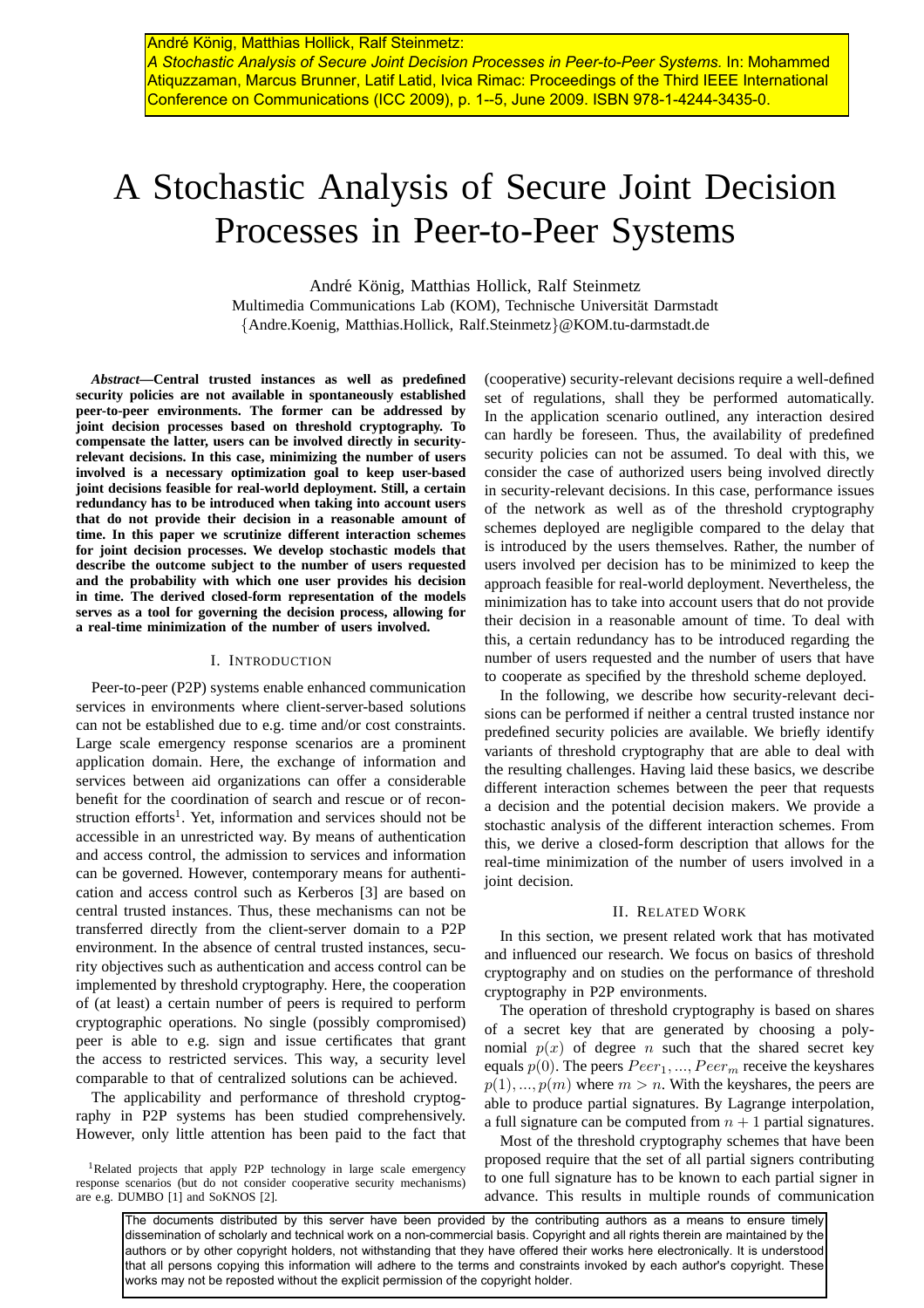

Fig. 1. Schematic representation of the different interaction schemes

required between the signers. A partial signature is valid only within the set of co-signers specified. In the context of our application scenario we have to consider devices that are connected wirelessly and, thus, may be subject to disconnections. What follows is that if one member of the set does not provide its partial signature in time and has to be replaced, all other partial signatures have to be discarded. The threshold scheme deployed should therefore be able to deal with signers that do not provide a signature without having to discard partial signatures that have been provided already. To make the system as reliable as possible, we build upon a threshold cryptography scheme that does not need any interaction between the signers involved. The scheme proposed in [4], as an enhancement of [5], meets this requirement.

In [6], the authors compare threshold signature schemes with respect to their performance in controlling access to closed user groups in P2P systems. Performance is measured in terms of basic operation costs (the time needed to produce partial signatures) and join time (the amount of time a new peer needs to join a closed user group). User interactions have not been considered. Non-interactive signature schemes were not part of the evaluation. The analysis of [6] has been extended for additional signature schemes in [7].

A non-interactive mechanism for access control in mobile ad hoc networks has been proposed in [8] and [9]. In contrast to [5], the protocol proposed in [8] and [9] is not based on a cryptographic key that is shared among multiple parties, but on bivariate polynomials that can be used to establish pairwise shared secret keys. A performance evaluation comparable to [6] and [7] has been performed. User interactions have not been considered. Because 'standard' signed certificates as required in our scenario can not be produced with this approach, we have not taken [8] into account as a possible cryptographic mechanism for our application scenario.

To the best of our knowledge, a stochastic model of userbased joint decision processes including closed-form descriptions for real-time deployment has not been proposed so far.

#### III. INTERACTION SCHEMES

A peer that requests a security-relevant decision has to send this request to a set of peers that are equipped with keyshares. Each of these may take part in granting access by issuing a partially signed certificate. The strategy according to which the requests are disseminated within the P2P overlay directly affects the number of users requested and the probability to receive enough partially signed certificates to be able to interpolate a full signature. In the following we describe different interaction schemes between requesting peers and peers that contribute to the signature process. We discuss broadcast and multicast approaches. We also take into account different levels of knowledge about which peers are equipped with keyshares. We demonstrate the interaction schemes with a Pastry P2P overlay [10] since we plan to verify the models in a Pastry-based testbed. Yet, the interaction schemes as proposed in the following are independent from the overlay and hold for structured as well as for unstructured or hybrid P2P systems.

## *A. Broadcast - Unknown Signers*

We assume that the requesting peer has no knowledge about which peers in the network are equipped with keyshares and would potentially answer a request. In this case, as shown in Figure 1(a), a simple (but expensive) strategy to request a joint decision is to send a broadcast initiated by the requesting peer which is disseminated in the entire P2P overlay. This approach is shown schematically in Figure 1(a).

In the Pastry topology, the broadcast can be realized e.g. by forwarding messages to direct neighbors in the ID space or to the complete leaf set to make the process more stable.

#### *B. Multicast - Unknown Signers*

Due to the high number of users involved that is caused by a broadcast in the P2P overlay, the applicability of a broadcast is limited in our scenario. Instead, a multicast approach is reasonable. We still assume that the multicast is initiated by the requesting peer which has no knowledge about which peers are equipped with keyshares. In this case, as shown in Figure 1(b), a multicast can be realized by sending requests to a set of IDs that are selected randomly (if an ID is not used, Pastry will route the request to the ID closest to the one selected).

## *C. Multicast - Known Signers*

In our application scenario we assume administrative restrictions that limit the number of peers which are authorized to take part in security-relevant decisions. Thus, a random selection of the peers to which a request is sent may not reach enough peers that are equipped with keyshares. To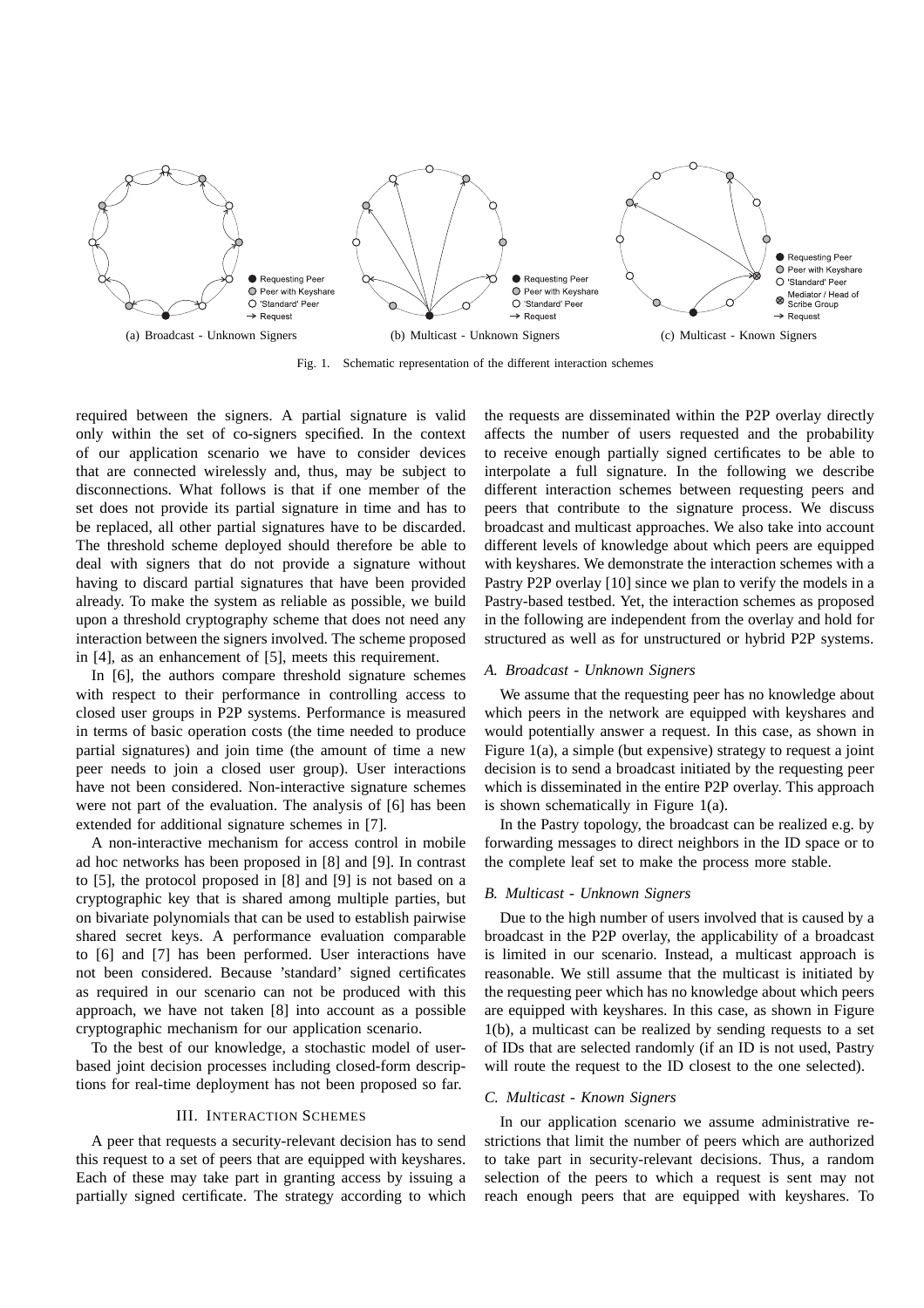TABLE I NOTATIONS OF FORMULAE

| $n_{thres}$               | Number of partially signed certificates required to          |
|---------------------------|--------------------------------------------------------------|
|                           | be able to compute a full signature                          |
| $p_{rep}$                 | Probability with which a single peer answers a               |
|                           | request                                                      |
| $n_{olay}$                | Total number of peers in the P2P overlay                     |
| $n_{keys}$                | Number of peers equipped with keyshares                      |
| $n_{ready}$               | Number of peers (users) ready to contribute to a             |
|                           | decision                                                     |
| $n_{mult}$                | Number of peers to which a request is sent                   |
| $n_{rep}$                 | Number of replies received for one request                   |
| $p(n_{rep})$              | Probability for receiving $n_{rep}$ replies from one         |
|                           | request                                                      |
| $p_b(n_{rep})$            | $p(n_{rep})$ for a broadcast with unknown signers            |
| $p_{mu}(n_{rep})$         | $p(n_{rep})$ for a multicast with unknown signers            |
| $p_{mk}(n_{rep})$         | $p(n_{ren})$ for a multicast with known signers              |
| $p_{succ}$                | Probability for receiving a sufficient (w.r.t. $n_{thres}$ ) |
|                           | number of replies from one request                           |
| $p_{succ~b}(n_{thres})$   | $p_{succ}$ for a broadcast with unknown signers              |
| $p_{succ\_mu}(n_{thres})$ | $p_{succ}$ for a multicast with unknown signers              |
| $p_{succ\_mk}(n_{thres})$ | $p_{succ}$ for a multicast with known signers                |
|                           |                                                              |

increase reliability, it is reasonable to base the dissemination of requests on some knowledge about peers that are equipped with keyshares (and about the status of their users). This approach can be based e.g. on a peer that acts as a mediator for the decision process. The mediator keeps track of the potential signers and accepts and relays requests appropriately, as shown in Figure 1(c).

While introducing a mediator can be done independently from the particular P2P overlay, a way to implement a multicast with knowledge about potential signers on top of a Pastry P2P overlay is to make use of Scribe multicast groups [11]. Peers that are equipped with keyshares (and with users ready to contribute to a joint decision) subscribe to a corresponding multicast group. Requests can be sent to this group along with the requested number of partial signatures.

#### IV. STOCHASTIC MODELS

In this section we develop stochastic models that describe the success probability  $p_{succ}$  of the different interaction schemes. A request is considered successful if a sufficient number of partially signed certificates is received such that a fully signed certificate can be interpolated. The number of partially signed certificates received is sufficient if it is greater or equal to the threshold  $n_{thres}$  that is defined by the threshold cryptography scheme deployed. Table I provides an overview on the notation we use in the following.

We provide graphical examples of the models using a scenario that consists of  $n_{olay} = 500$  peers of which  $n_{keys} = 25$ are equipped with keyshares. The probability  $p_{rep}$  that a peer that holds a keyshare provides its answer in a reasonable amount of time is assumed to be 50% for the broadcast and the multicast with unknown signers. For the multicast with known signers (and known status of their users), we assume  $p_{rep} = 95\%$  (we account a loss of 5% for the network itself) and  $n_{ready} = 13$  (which corresponds to  $\lceil 50\% \rceil$  of  $n_{keys}$ ). With these values given, we show the influence of  $n_{thres}$  and  $n_{mult}$ on the success probability  $p_{succ}$ . Please note that the values are chosen for visualization purposes such that the system operates in reasonable boundaries. The stochastic models themselves are independent from this particular instantiation. Yet, these parameters strongly affect the performance of cooperative decisions in terms of requests issued and users involved. In turn, in a real-world scenario where the parameters are defined by the system itself, our models can be used to choose the appropriate mode of interaction.

## *A. Broadcast - Unknown Signers*

The broadcast with unknown signers can be modeled by a binomial random variable. The binomial random variable describes the outcome of repeated Bernoulli experiments each of which has a certain probability to be successful. Thus, in our context this distribution describes the probability  $p_b(n_{ren})$ for receiving a certain amount  $n_{rep}$  of replies to a request for a decision. We obtain

$$
p_b(n_{rep}) = {n_{keys} \choose n_{rep}} p_{rep}^{n_{rep}} (1 - p_{rep})^{n_{keys} - n_{rep}}
$$

For a request to be successful it is not important to receive a certain number of replies but to receive *at least* enough partial signatures to compute a full signature. I.e., a request is successful if the amount  $n_{rep}$  of replies received is greater than or equal to  $n_{thres}$ . The success probability  $p_{succ\_b}(n_{thres})$ with respect to  $n_{thres}$  thus can be described as the sum of the probabilities for receiving a certain amount  $n_{rep}$  of replies starting from  $n_{thres}$ . The upper bound is given by the number of peers equipped with keyshares  $n_{keys}$ . We get

$$
p_{succ\_b}(n_{thres}) = p(n_{rep} \ge n_{thres}) = \sum_{n_{rep}=n_{thres}}^{n_{keys}} p_b(n_{rep})
$$

Figure 2 shows how the success probability is influenced by the number of partial signatures required assuming  $n_{olay} = 500$ ,  $n_{keys} = 25$ , and  $p_{rep} = 0.5$ . Since a broadcast reaches all potential signers, we only show the influence of  $n_{thres}$ . Intuitively, the probability  $p_{succ_b}(n_{thres})$  for receiving a sufficient number of replies decreases if the number of replies that are required to compute a fully signed certificate increases and all other parameters are fixed.



Fig. 2. Success probability  $p_{succ\_b}(n_{thres})$ 

The broadcast with unknown signers can be considered as best-case benchmark regarding  $p_{succ}$  since the request is sent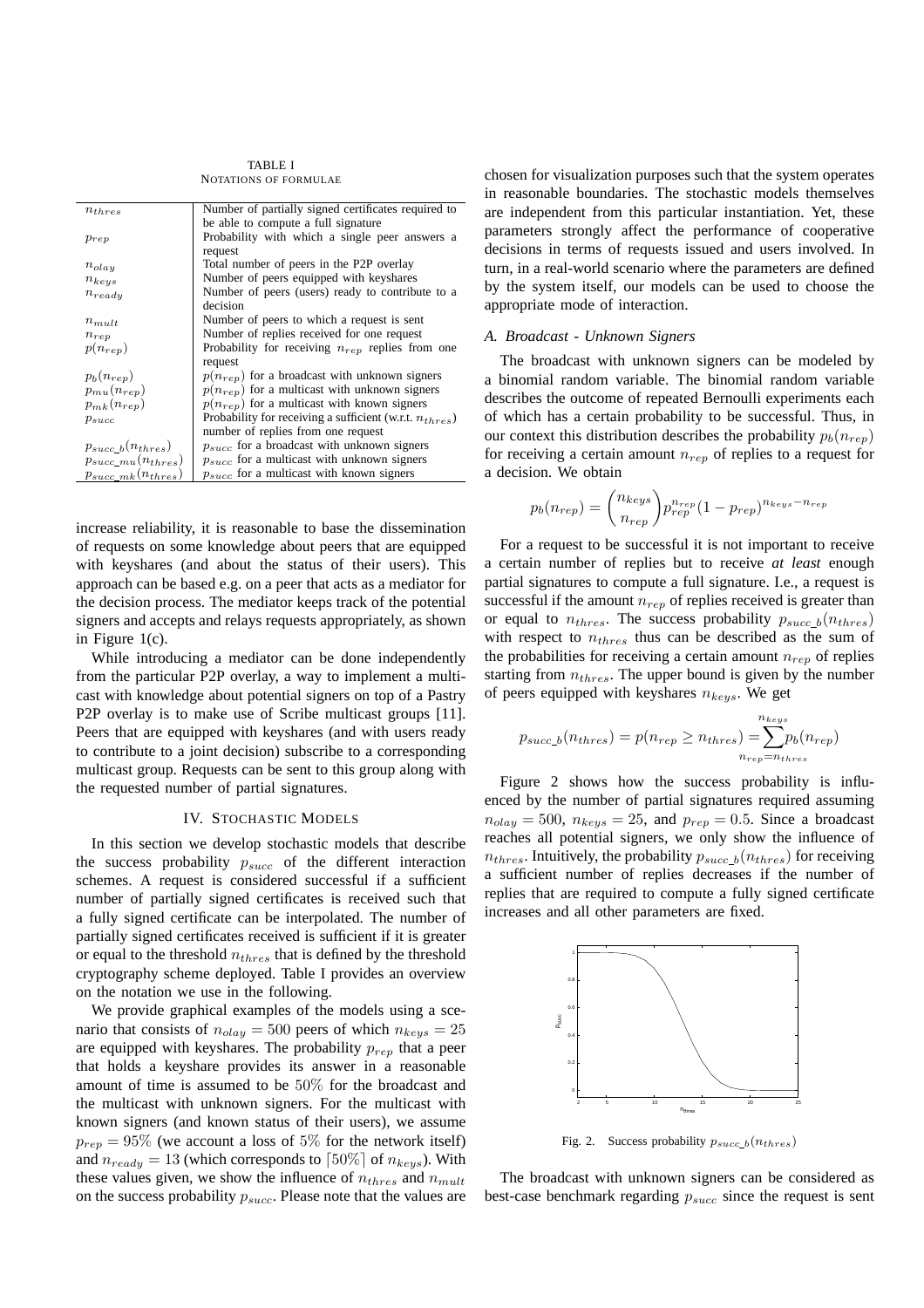to all potential signers. Due to the same reason it is the worstcase regarding the number of users involved. As an example, we generate 500 requests to involve 25 users (all peers that hold keyshares) to get a success probability of approximately 95% for a threshold of  $n_{thres} = 8$ .

## *B. Multicast - Unknown Signers*

For the multicast scheme with unknown signers we assume a random limitation of requested peers with respect to the distribution of keyshares and to the status of peers. I.e., the scheme does not consider whether a peer to which a request is sent is allowed to answer or able to answer within an acceptable time frame. This random restriction can be modeled by a hypergeometric random variable. In our case, the hypergeometric variable describes the intersection of the set of peers to which a request is sent and the set of peers that would potentially reply to a request received. Thus, for the probability  $p_{mu}(n_{ren})$  of receiving a certain amount  $n_{ren}$ of replies, we get

$$
p_{mu}(n_{rep}) = \frac{\binom{n_{keys} \cdot p_{rep}}{n_{rep}} \binom{n_{olay} - (n_{keys} \cdot p_{rep})}{n_{mult} - n_{rep}}}{\binom{n_{olay}}{n_{mult}}}
$$

As for the broadcast with unknown signers, a request is successful if the amount  $n_{ren}$  of answers received is greater than or equal to  $n_{thres}$ . The success probability  $p_{succ\_mu}(n_{thres})$ thus is again the sum of the probabilities for receiving a certain amount  $n_{rep}$  of replies starting from  $n_{thres}$ . The upper bound of the sum is given by the number  $n_{mult}$  of peers to which a request is sent. We obtain

$$
p_{succ\_mu}(n_{thres}) = p(n_{rep} \ge n_{thres}) = \sum_{n_{rep} = n_{thres}}^{n_{mult}} p_{mu}(n_{rep})
$$

The resulting success probability subject to  $n_{mult}$  and  $n_{olav}$ is shown in Figure 3. As for the broadcast with unknown signers, the success probability decreases if  $n_{thres}$  increases (note that for reasons of presentation, the corresponding axis is inverted) and increases along with the number of users requested.



Fig. 3. Success probability  $p_{succ\_mu}(n_{thres})$ 

For comparison with the broadcast with unknown signers, if we assume a threshold of 8, the requesting peer has to send 389 requests in order to 'hit' enough peers that are equipped with keyshares (and provide their reply in reasonable time) to reach a success probability of approximately 95%. If we assume an equal distribution of the peers that hold keyshares in the Pastry ID-space (i.e., every peer that holds a keyshare is 'hit' only once), this means that  $\frac{389.25}{500} \approx 20$  users have to be involved.

If  $n_{mult}$  is sufficiently small with respect to  $n_{olav}$ , the hypergeometric random variable can be approximated by a binomial random variable. Since our goal is to send a request to the least number of peers possible, the binomial approximation to the hypergeometric random variable is applicable for our needs. Figure 4 shows the resulting error of the success probability  $p_{succ}$  which is calculated as  $err_{succ} = p_{succ\_b} - p_{succ\_mu}$ . The approximation error is in low percentage range for reasonable values of  $n_{thres}$  and  $n_{mult}$  with respect to  $n_{olay}$ . Therefore, we represent the multicast with unknown signers by a binomial random variable. This allows us to combine the models for the broadcast with unknown signers and the multicast with unknown signers.



Fig. 4. Approximation error  $err_{succ}$ 

#### *C. Multicast - Known Signers*

For the multicast with known signers, the probability  $p_{mk}(n_{rep})$  of receiving a certain amount  $n_{rep}$  of replies to a request can (also) be modeled as a binomial random variable. In contrast to the broadcast with unknown signers, it is not parameterized by the total number of peers equipped with keyshares, but by the number of peers to which a request is sent  $n_{mult}$ . This results in

$$
p_{mk}(n_{rep}) = {n_{mult} \choose n_{rep}} p_{rep}^{n_{rep}} (1 - p_{rep})^{n_{mult} - n_{rep}}
$$

The success probability  $p_{succ\_mk}(n_{thres})$  with respect to  $n_{thres}$  again can be described as the sum of the probabilities for receiving a certain amount  $n_{rep}$  of replies starting from  $n_{thres}$ . The upper bound of the sum is given by the number  $n_{mult}$  of peers to which a request is sent. We get

$$
p_{succ\_mk}(n_{thres}) = p(n_{rep} \ge n_{thres}) = \sum_{n_{rep}=n_{thres}}^{n_{mult}} p(n_{rep})
$$

The success probability subject to  $n_{thres}$  and  $n_{mult}$  is shown in Figure 5. As for the multicast with unknown signers,